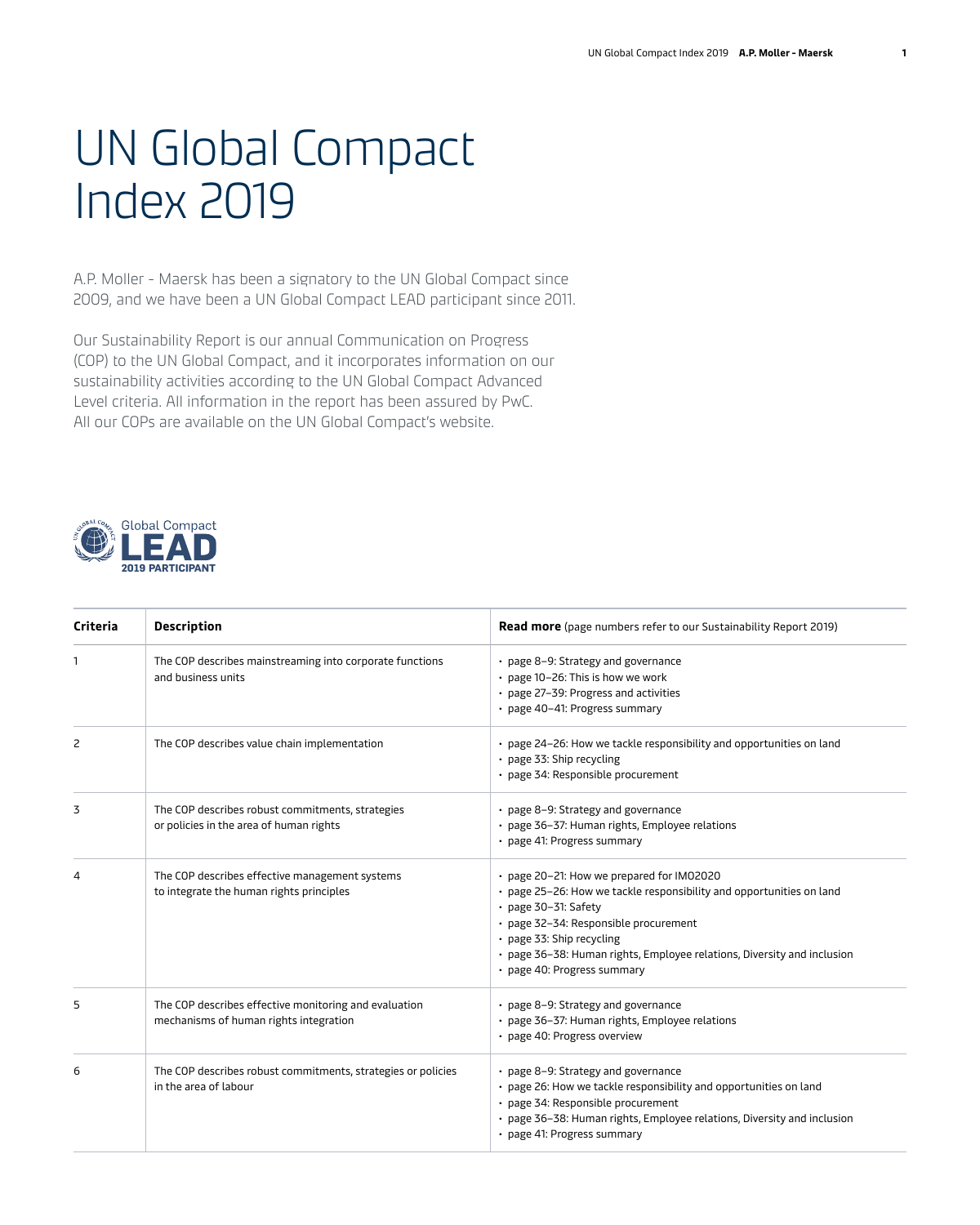| Criteria | <b>Description</b>                                                                                         | <b>Read more</b> (page numbers refer to our Sustainability Report 2019)                                                                                                                                                                                                                                                                                 |
|----------|------------------------------------------------------------------------------------------------------------|---------------------------------------------------------------------------------------------------------------------------------------------------------------------------------------------------------------------------------------------------------------------------------------------------------------------------------------------------------|
| 7        | The COP describes effective management systems<br>to integrate the labour principles                       | • page 8-9: Strategy and governance<br>• page 26: How we tackle responsibility and opportunities on land<br>• page 33: Ship recycling<br>· page 34: Responsible procurement<br>• page 36-38: Human rights, Employee relations, Diversity and inclusion<br>• page 41: Progress summary                                                                   |
| 8        | The COP describes effective monitoring and evaluation<br>mechanisms of labour principles integration       | • page 24-26 How we tackle responsibility and opportunities on land<br>• page 33: Ship recycling<br>· page 34: Responsible procurement<br>• page 36-38: Human rights, Employee relations, Diversity and inclusion<br>• page 41: Progress summary                                                                                                        |
| 9        | The COP describes robust commitments, strategies or policies<br>in the area of environmental stewardship   | • page 6-7: Letter from our CEO<br>• page 8-9: Strategy and governance<br>• page 14-19: How we work towards decarbonising logistics<br>• page 20-21: How we prepared for IMO 2020<br>• page 22-23: How we care for the oceans<br>• page 40-41: Progress summary                                                                                         |
| 10       | The COP describes effective management systems<br>to integrate the environmental principles                | • page 8-9: Strategy and governance<br>• page 14-19: How we work towards decarbonising logistics<br>• page 20-21: How we prepared for IMO 2020<br>• page 22-23: How we care for the oceans<br>• page 40-41: Progress summary                                                                                                                            |
| 11       | The COP describes effective monitoring and evaluation<br>mechanisms for environmental stewardship          | • page 8-9: Strategy and governance<br>• page 14-19: How we work towards decarbonising logistics<br>• page 20-21: How we prepared for IMO 2020<br>• page 22-23: How we care for the oceans<br>• page 40-41: Progress summary                                                                                                                            |
| 12       | The COP describes robust commitments, strategies or policies<br>in the area of anti-corruption             | • page 8-9: Strategy and governance<br>• page 35: Anti-corruption<br>· page 40: Progress summary                                                                                                                                                                                                                                                        |
| 13       | The COP describes effective management systems to integrate<br>the anti-corruption principle               | • page 8-9: Strategy and governance<br>• page 35: Anti-corruption<br>· page 40: Progress summary                                                                                                                                                                                                                                                        |
| 14       | The COP describes effective monitoring and evaluation<br>mechanisms for the integration of anti-corruption | • page 8-9: Strategy and governance<br>• page 35: Anti-corruption<br>• page 41: Progress summary                                                                                                                                                                                                                                                        |
| 15       | The COP describes core business contributions to UN goals<br>and issues                                    | • page 8-9: Strategy and governance<br>• page 11–13: How we aim to improve and enable trade<br>• page 14-19: How we work towards decarbonising logistics<br>• page 20-21: How we prepared for IMO 2020<br>• page 22-23: How we care for the oceans<br>• page 32: Reducing food loss<br>• page 35: Anti-corruption<br>• page 38: Diversity and inclusion |
| 16       | The COP describes strategic social investments and philanthropy                                            | • page 8-9: Strategy and governance<br>• page 11-13: How we aim to improve and enable trade<br>• page 22-23: How we care for the oceans<br>• page 33: Ship recycling<br>• page 39: Disaster response                                                                                                                                                    |